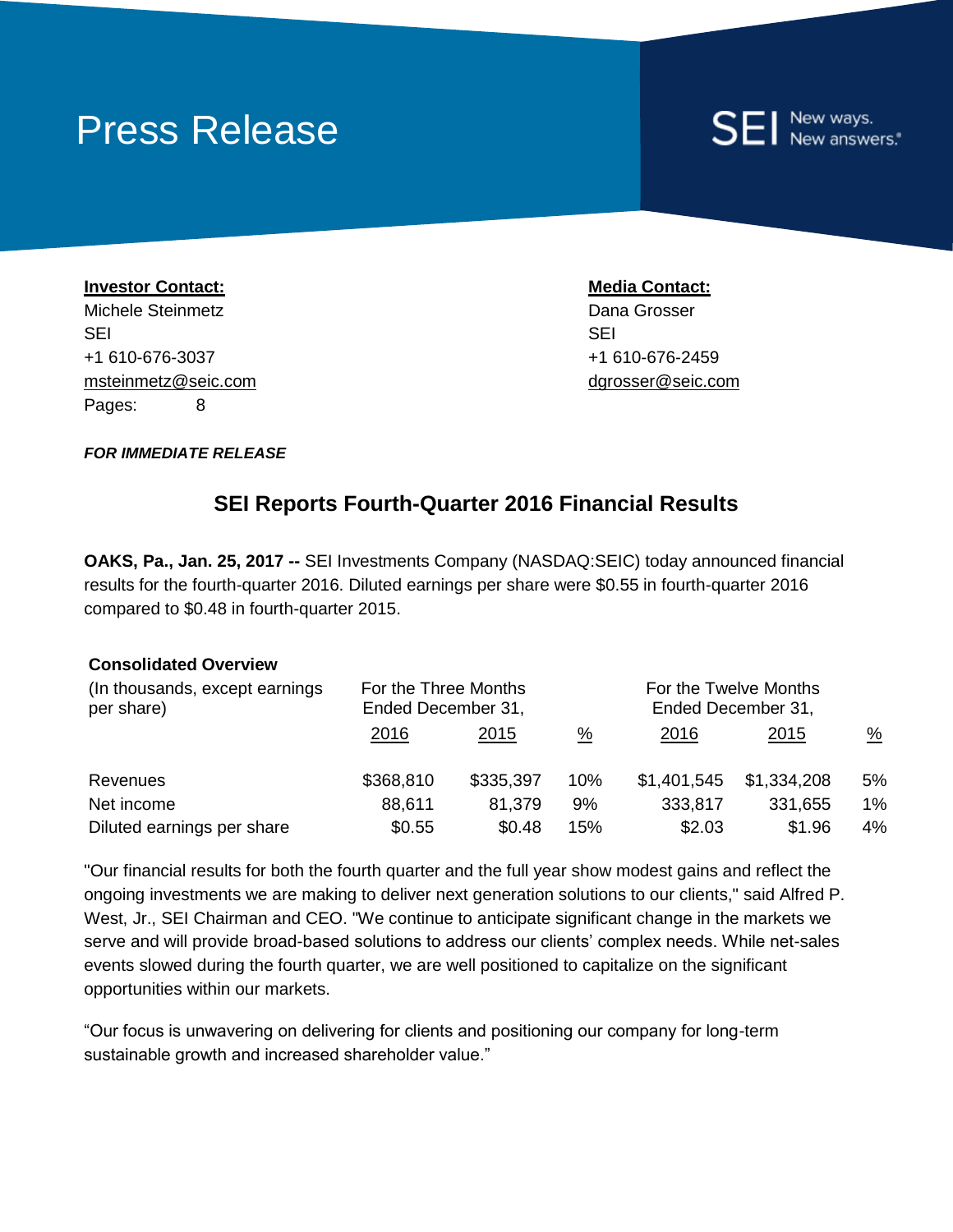# **Summary of Fourth-Quarter Results by Business Segment**

| (In thousands)                           | For the Three Months<br>Ended December 31, |           |               | For the Twelve Months<br>Ended December 31, |             |               |
|------------------------------------------|--------------------------------------------|-----------|---------------|---------------------------------------------|-------------|---------------|
|                                          | 2016                                       | 2015      | $\frac{9}{6}$ | 2016                                        | 2015        | $\frac{9}{6}$ |
| Private Banks:                           |                                            |           |               |                                             |             |               |
| Revenues                                 | \$113,737                                  | \$113,690 | $-$ %         | \$457,886                                   | \$456,516   | —%            |
| <b>Expenses</b>                          | 109,062                                    | 102,775   | 6%            | 421,188                                     | 410,975     | 2%            |
| <b>Operating Profit</b>                  | 4,675                                      | 10,915    | (57)%         | 36,698                                      | 45,541      | (19)%         |
| Gain on sale of subsidiary               |                                            |           | $-$ %         | 2,791                                       | 2,791       | —%            |
| <b>Segment Profit</b>                    | 4,675                                      | 10,915    | (57)%         | 39,489                                      | 48,332      | (18)%         |
| <b>Operating Margin (A)</b>              | 4%                                         | 10%       |               | 8%                                          | 10%         |               |
| <b>Investment Advisors:</b>              |                                            |           |               |                                             |             |               |
| Revenues                                 | 86,857                                     | 78,614    | 10%           | 330,677                                     | 306,620     | 8%            |
| <b>Expenses</b>                          | 45,565                                     | 46,522    | (2)%          | 180,140                                     | 171,968     | 5%            |
| <b>Operating Profit</b>                  | 41,292                                     | 32,092    | 29%           | 150,537                                     | 134,652     | 12%           |
| <b>Operating Margin</b>                  | 48%                                        | 41%       |               | 46%                                         | 44%         |               |
| Institutional Investors:                 |                                            |           |               |                                             |             |               |
| Revenues                                 | 88,791                                     | 73,525    | 21%           | 312,584                                     | 297,568     | 5%            |
| <b>Expenses</b>                          | 44,242                                     | 37,189    | 19%           | 153,117                                     | 145,851     | 5%            |
| <b>Operating Profit</b>                  | 44,549                                     | 36,336    | 23%           | 159,467                                     | 151,717     | 5%            |
| <b>Operating Margin</b>                  | 50%                                        | 49%       |               | 51%                                         | 51%         |               |
| <b>Investment Managers:</b>              |                                            |           |               |                                             |             |               |
| Revenues                                 | 77,862                                     | 68,154    | 14%           | 294,390                                     | 267,963     | 10%           |
| <b>Expenses</b>                          | 50,296                                     | 45,431    | 11%           | 191,127                                     | 172,094     | 11%           |
| <b>Operating Profit</b>                  | 27,566                                     | 22,723    | 21%           | 103,263                                     | 95,869      | 8%            |
| <b>Operating Margin</b>                  | 35%                                        | 33%       |               | 35%                                         | 36%         |               |
| <b>Investments in New</b><br>Businesses: |                                            |           |               |                                             |             |               |
| Revenues                                 | 1,563                                      | 1,414     | 11%           | 6,008                                       | 5,541       | 8%            |
| <b>Expenses</b>                          | 5,027                                      | 5,808     | (13)%         | 20,962                                      | 20,656      | 1%            |
| <b>Operating Loss</b>                    | (3, 464)                                   | (4, 394)  | <b>NM</b>     | (14, 954)                                   | (15, 115)   | <b>NM</b>     |
| Totals:                                  |                                            |           |               |                                             |             |               |
| Revenues                                 | \$368,810                                  | \$335,397 | 10%           | \$1,401,545                                 | \$1,334,208 | 5%            |
| <b>Expenses</b>                          | 254,192                                    | 237,725   | 7%            | 966,534                                     | 921,544     | 5%            |
| Corporate overhead                       |                                            |           |               |                                             |             |               |
| expenses                                 | 16,477                                     | 15,465    | 7%            | 59,317                                      | 54,451      | 9%            |
| Income from operations                   | \$98,141                                   | \$82,207  | 19%           | \$375,694                                   | \$358,213   | 5%            |

(A) Percentages determined exclusive of gain on sale of subsidiary.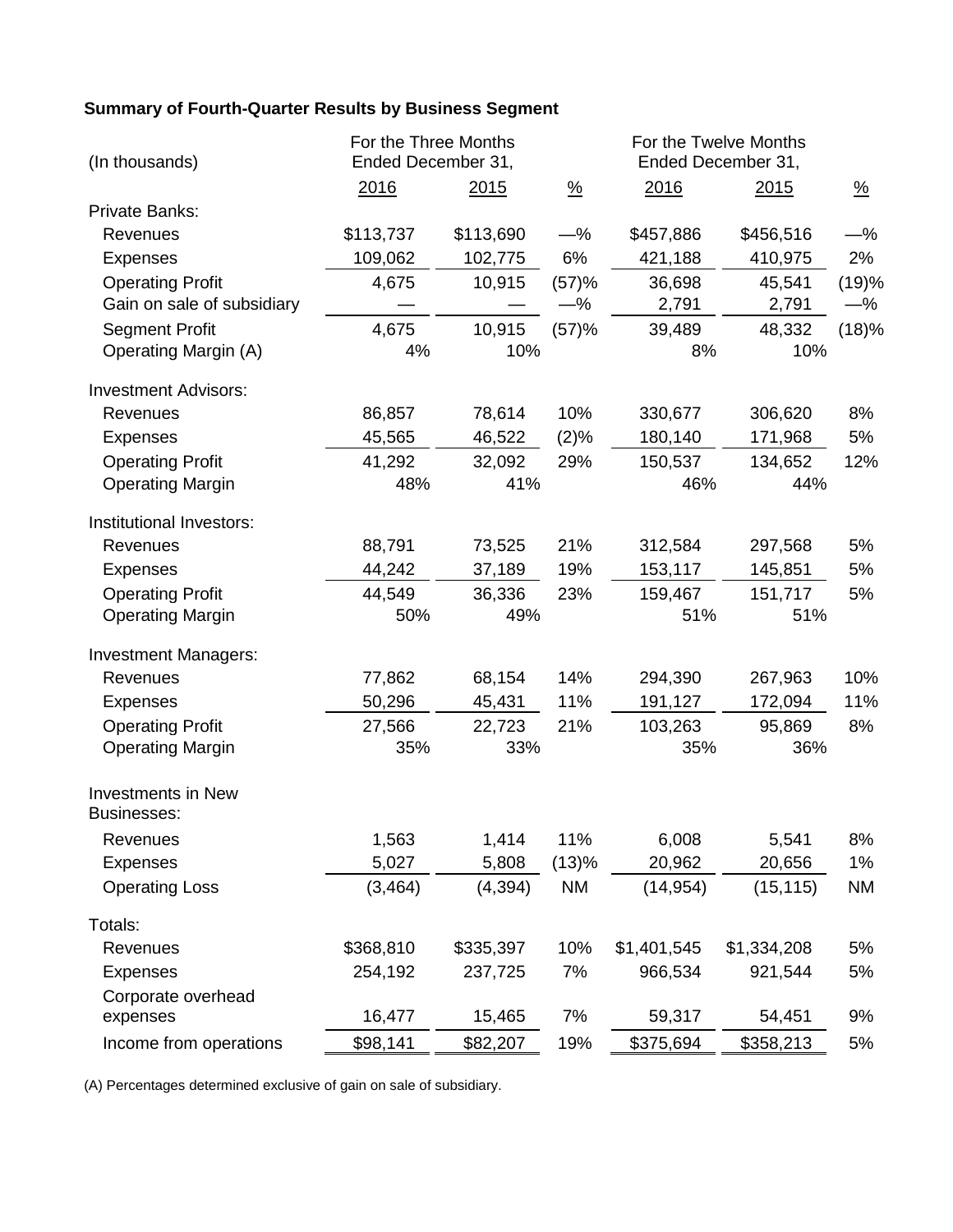#### **Fourth-Quarter Business Highlights:**

- Revenue growth in the quarter was primarily driven by higher Asset management, administration, and distribution fees from market appreciation and improved cash flows from new and existing clients.
- In the fourth-quarter 2016, we recognized a \$12.3 million performance fee and a corresponding \$6.1 million sub-advisory expense associated with an SEI-sponsored investment product. These items resulted in a positive net impact of approximately \$0.03 diluted earnings per share and were reflected in the Institutional Investors segment.
- Sales events, net of client losses, during fourth-quarter 2016 totaled approximately \$10.6 million and are expected to generate net annualized recurring revenues of approximately \$5.5 million when contract values are fully realized. For the year ended 2016, sales events, net of client losses, totaled approximately \$93.1 million and are expected to generate net annualized recurring revenues of approximately \$74.0 million when contract values are fully realized.
- Our average assets under management, excluding LSV, increased \$11.4 billion, or six percent, to \$194.8 billion, as compared to \$183.4 billion during the fourth-quarter 2015 (see attached Average Asset Balances schedules for further details).
- Our average assets under administration increased \$57.8 billion, or 14 percent, to \$465.7 billion in the fourth-quarter 2016, as compared to \$407.9 billion during the fourth-quarter 2015 (see attached Average Asset Balances schedules for further details).
- Our earnings from LSV increased by \$2.0 million, or six percent, to \$34.1 million in fourthquarter 2016 as compared to \$32.1 million in fourth-quarter 2015. The increase in earnings was due to an increase in assets under management from market appreciation; however, our earnings were negatively impacted by lower performance fees and increased personnel expenses of LSV.
- We capitalized \$17.2 million and \$6.9 million of software development costs in fourth-quarter 2016 and 2015, respectively, of which \$12.4 million and \$5.2 million are related to continued enhancements to the SEI Wealth Platform. Our expenses related to maintenance and enhancements not eligible for capitalization have increased. A higher portion of these costs are recognized in personnel and consulting costs. These increased costs primarily impacted the Private Banks and Investment Advisors business segments.
- Amortization expense related to the SEI Wealth Platform increased to \$11.7 million during the fourth-quarter 2016 as compared to \$10.8 million during the fourth-quarter 2015 due to continued enhancements.
- Our operating expenses increased \$13.2 million, or five percent, during the fourth-quarter 2016 compared to the third-quarter 2016 due in part to the previously mentioned sub-advisory expense. Without this item, the sequential increase in our operating expenses during the fourthquarter would have been \$7.1 million, or just under three percent.
- Our operating expenses, primarily personnel costs, in our Investment Managers segment increased. These expenses primarily consist of operational and marketing costs and are mainly related to servicing existing clients and acquiring and implementing new clients.
- The stronger U.S. dollar against the British pound during the fourth-quarter 2016 compared to the fourth-quarter 2015 negatively impacted the revenues of our Private Banks and Institutional Investors segments by \$2.9 million and \$1.8 million, respectively, and operating income by \$1.2 million for each of the two segments.
- Our effective tax rates were 33.4 percent in fourth-quarter 2016 and 29.3 percent in fourthquarter 2015. The increase in the tax rate is due to a one time state tax settlement we received in the fourth quarter of 2015 as well as the reinstatement of the Research and Development credit in the fourth quarter of 2015. In 2015, all of the Research and Development Tax credit was recorded in the fourth quarter as compared to each quarter in 2016.
- We repurchased 1.4 million shares of our common stock for \$66.8 million during the fourthquarter 2016.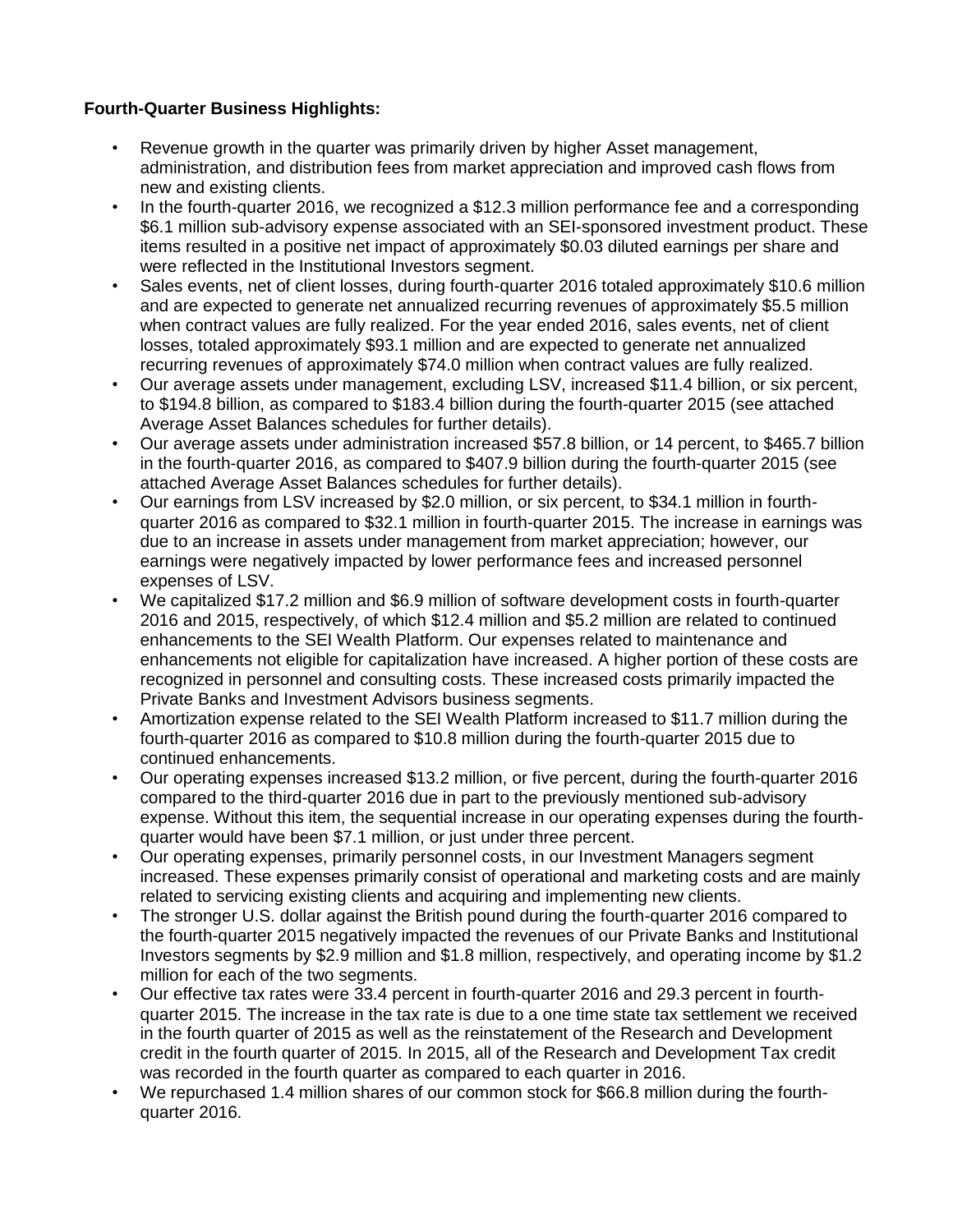#### **Earnings Conference Call**

A conference call to review earnings is scheduled for 4:30 p.m. Eastern time on Jan. 25, 2017. Investors may listen to the call at seic.com/investors. The call may also be accessed at many financial services websites, including Google Finance and Yahoo Finance. Investors may also listen to replays at these websites, or by telephone at (USA) 800-475-6701; (International) 320-365-3844, access code 415844.

#### **About SEI**

SEI (NASDAQ:SEIC) is a leading global provider of investment processing, investment management, and investment operations solutions that help corporations, financial institutions, financial advisors, and ultra-high-net-worth families create and manage wealth. As of December 31, 2016, through its subsidiaries and partnerships in which the company has a significant interest, SEI manages or administers \$751 billion in hedge, private equity, mutual fund and pooled or separately managed assets, including \$283 billion in assets under management and \$468 billion in client assets under administration. For more information, visit seic.com.

Many of the statements in this release may be considered "forward looking statements" and include discussions about future operations, strategies and financial results. Forward-looking statements are based upon estimates and assumptions that involve risks and uncertainties, many of which are beyond our control or are subject to change. Although we believe our assumptions are reasonable, they could be inaccurate. Our actual future revenues and income could differ materially from our expected results. We have no obligation to publicly update or revise any forward-looking statements.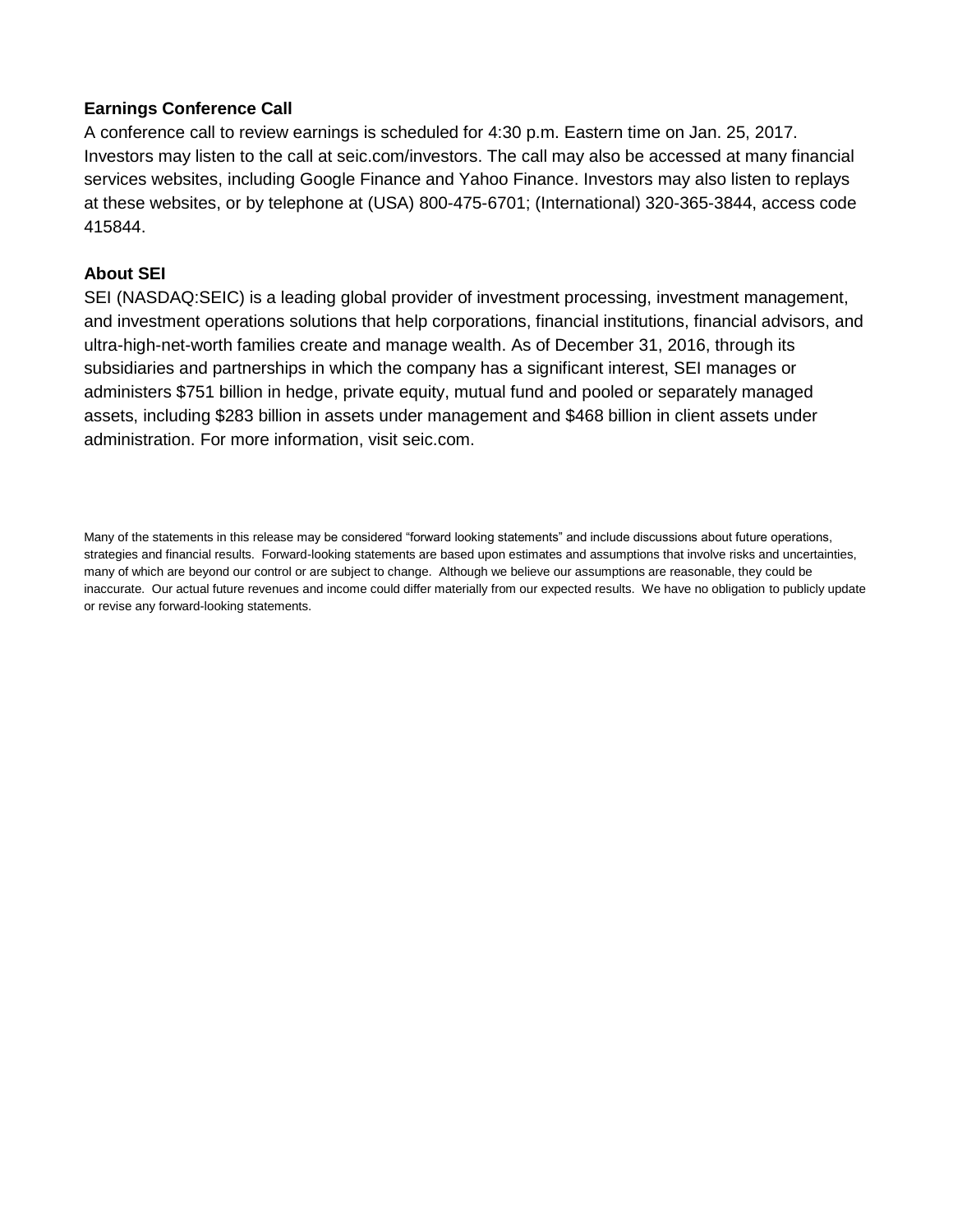## **SEI INVESTMENTS COMPANY CONSOLIDATED STATEMENTS OF OPERATIONS (In thousands, except per share data)**

#### **(Unaudited)**

|                                                           | For the Three Months<br><b>Ended December 31,</b> |           | For the Twelve Months<br><b>Ended December 31,</b> |             |
|-----------------------------------------------------------|---------------------------------------------------|-----------|----------------------------------------------------|-------------|
|                                                           | 2016                                              | 2015      | 2016                                               | 2015        |
| Asset management, admin. and distribution fees            | \$286,534                                         | \$254,410 | \$1,072,176                                        | \$1,010,511 |
| Information processing and software servicing fees        | 75,512                                            | 72,128    | 300,346                                            | 290,893     |
| Transaction-based and trade execution fees                | 6,764                                             | 8,859     | 29,023                                             | 32,804      |
| Total revenues                                            | 368,810                                           | 335,397   | 1,401,545                                          | 1,334,208   |
| Subadvisory, distribution and other asset mgmt costs      | 48,310                                            | 40,443    | 170,961                                            | 160,062     |
| Software royalties and other information processing costs | 7,379                                             | 7,903     | 30,323                                             | 31,497      |
| Brokerage commissions                                     | 5,087                                             | 6,525     | 22,152                                             | 24,388      |
| Compensation, benefits and other personnel                | 107,272                                           | 103,128   | 414,622                                            | 395,774     |
| Stock-based compensation                                  | 3,973                                             | 5,836     | 16,017                                             | 17,312      |
| Consulting, outsourcing and professional fees             | 45,057                                            | 37,876    | 166,769                                            | 146,436     |
| Data processing and computer related                      | 16,849                                            | 15,784    | 64,930                                             | 58,884      |
| Facilities, supplies and other costs                      | 18,051                                            | 18,773    | 68,245                                             | 74,968      |
| Amortization                                              | 11,708                                            | 10,824    | 45,392                                             | 42,630      |
| Depreciation                                              | 6,983                                             | 6,098     | 26,440                                             | 24,044      |
| Total expenses                                            | 270,669                                           | 253,190   | 1,025,851                                          | 975,995     |
| Income from operations                                    | 98,141                                            | 82,207    | 375,694                                            | 358,213     |
| Net (loss) gain on investments                            | (208)                                             | 88        | 112                                                | (456)       |
| Interest and dividend income                              | 1,174                                             | 788       | 4,316                                              | 3,358       |
| Interest expense                                          | (115)                                             | (141)     | (531)                                              | (483)       |
| Equity in earnings of unconsolidated affiliates           | 34,061                                            | 32,140    | 126,103                                            | 137,057     |
| Gain on sale of subsidiary                                |                                                   |           | 2,791                                              | 2,791       |
| Income before income taxes                                | 133,053                                           | 115,082   | 508,485                                            | 500,480     |
| Income taxes                                              | 44,442                                            | 33,703    | 174,668                                            | 168,825     |
| Net income                                                | 88,611                                            | 81,379    | 333,817                                            | 331,655     |
| Basic earnings per common share                           | \$0.55                                            | \$0.49    | \$2.07                                             | \$2.00      |
| Shares used to calculate basic earnings per share         | 159,674                                           | 164,473   | 161,350                                            | 165,725     |
| Diluted earnings per common share                         | \$0.55                                            | \$0.48    | \$2.03                                             | \$1.96      |
| Shares used to calculate diluted earnings per share       | 162,567                                           | 168,461   | 164,431                                            | 169,598     |
| Dividends declared per common share                       | \$0.28                                            | \$0.26    | \$0.54                                             | \$0.50      |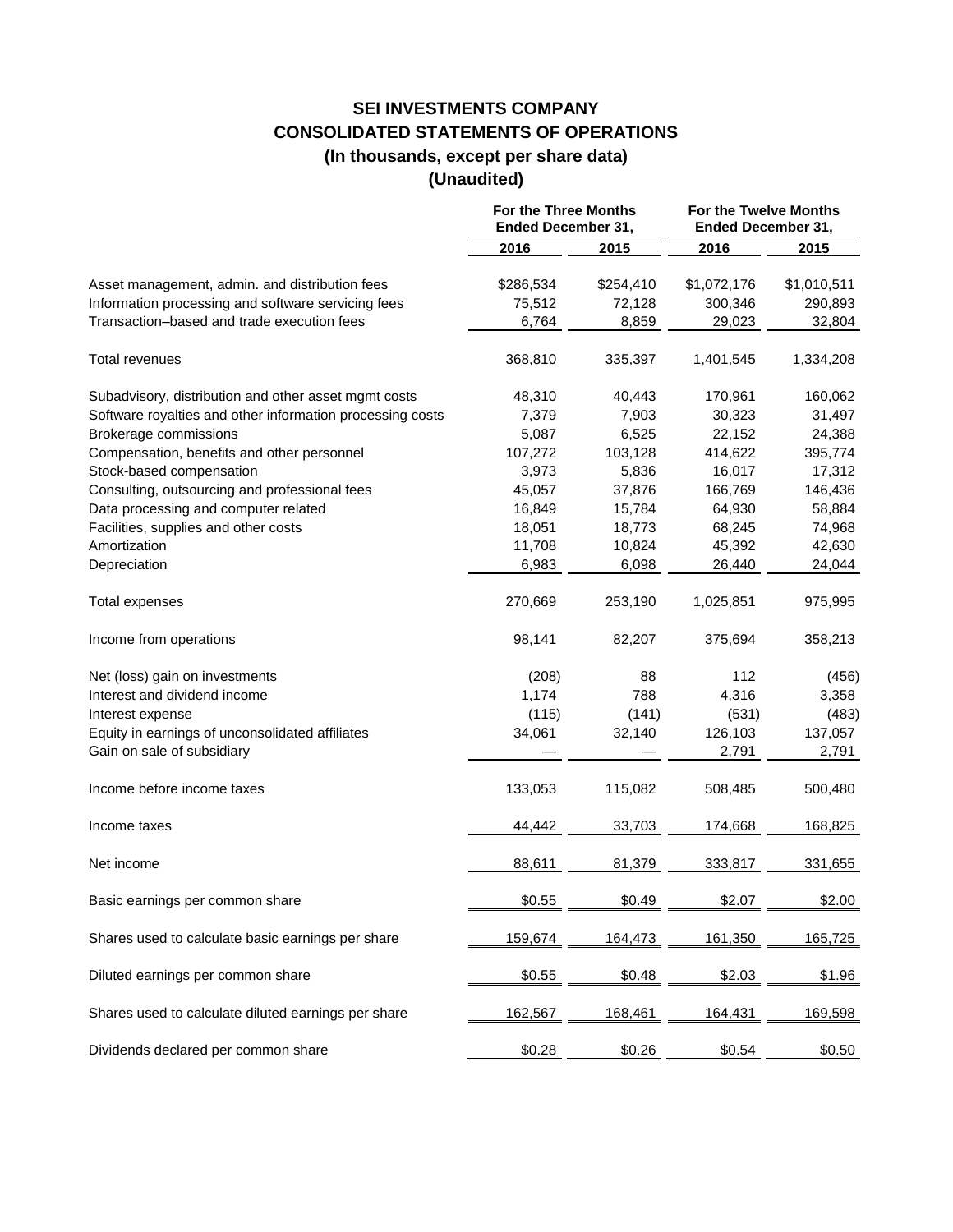### **SEI INVESTMENTS COMPANY CONSOLIDATED BALANCE SHEETS (In thousands) (Unaudited)**

|                                                                                                                | December 31,<br>2016 | December 31,<br>2015 |
|----------------------------------------------------------------------------------------------------------------|----------------------|----------------------|
| <b>Assets</b>                                                                                                  |                      |                      |
| <b>Current Assets:</b>                                                                                         |                      |                      |
| Cash and cash equivalents                                                                                      | \$695,701            | \$679,661            |
| Restricted cash                                                                                                | 3,500                | 5,500                |
| Receivables from investment products                                                                           | 61,761               | 48,098               |
| Receivables, net of allowance for doubtful accounts of \$523 and \$649                                         | 227,957              | 223,023              |
| Securities owned                                                                                               | 21,339               | 21,235               |
| Other current assets                                                                                           | 27,575               | 26,207               |
| <b>Total Current Assets</b>                                                                                    | 1,037,833            | 1,003,724            |
| Property and Equipment, net of accumulated depreciation of \$285,322 and \$259,501                             | 146,190              | 143,977              |
| Capitalized Software, net of accumulated amortization of \$303,540 and \$259,358                               | 295,867              | 290,522              |
| Investments Available for Sale                                                                                 | 84,033               | 81,294               |
| Investments in Affiliated Funds, at fair value                                                                 | 4,858                | 4,039                |
| Investment in Unconsolidated Affiliates                                                                        | 50,459               | 49,580               |
| Deferred Income Taxes                                                                                          | 2,127                |                      |
| Other Assets, net                                                                                              | 15,456               | 15,492               |
| <b>Total Assets</b>                                                                                            | \$1,636,823          | \$1,588,628          |
| <b>Liabilities and Equity</b>                                                                                  |                      |                      |
| <b>Current Liabilities:</b>                                                                                    |                      |                      |
| Accounts payable                                                                                               | \$5,966              | \$4,511              |
| <b>Accrued liabilities</b>                                                                                     | 240,525              | 217,587              |
| Deferred revenue                                                                                               | 2,880                | 2,385                |
| <b>Total Current Liabilities</b>                                                                               | 249,371              | 224,483              |
| Deferred Income Taxes                                                                                          | 69,693               | 63,028               |
| Other Long-term Liabilities                                                                                    | 14,645               | 11,397               |
| <b>Total Liabilities</b>                                                                                       | 333,709              | 298,908              |
| Shareholders' Equity:                                                                                          |                      |                      |
| Common stock, \$.01 par value, 750,000 shares authorized; 159,031 and 163,733<br>shares issued and outstanding | 1,590                | 1,637                |
| Capital in excess of par value                                                                                 | 955,461              | 910,513              |
| Retained earnings                                                                                              | 384,018              | 402,860              |
| Accumulated other comprehensive loss, net                                                                      | (37, 955)            | (25, 290)            |
| <b>Total Shareholders' Equity</b>                                                                              | 1,303,114            | 1,289,720            |
| <b>Total Liabilities and Shareholders' Equity</b>                                                              | \$1,636,823          | \$1,588,628          |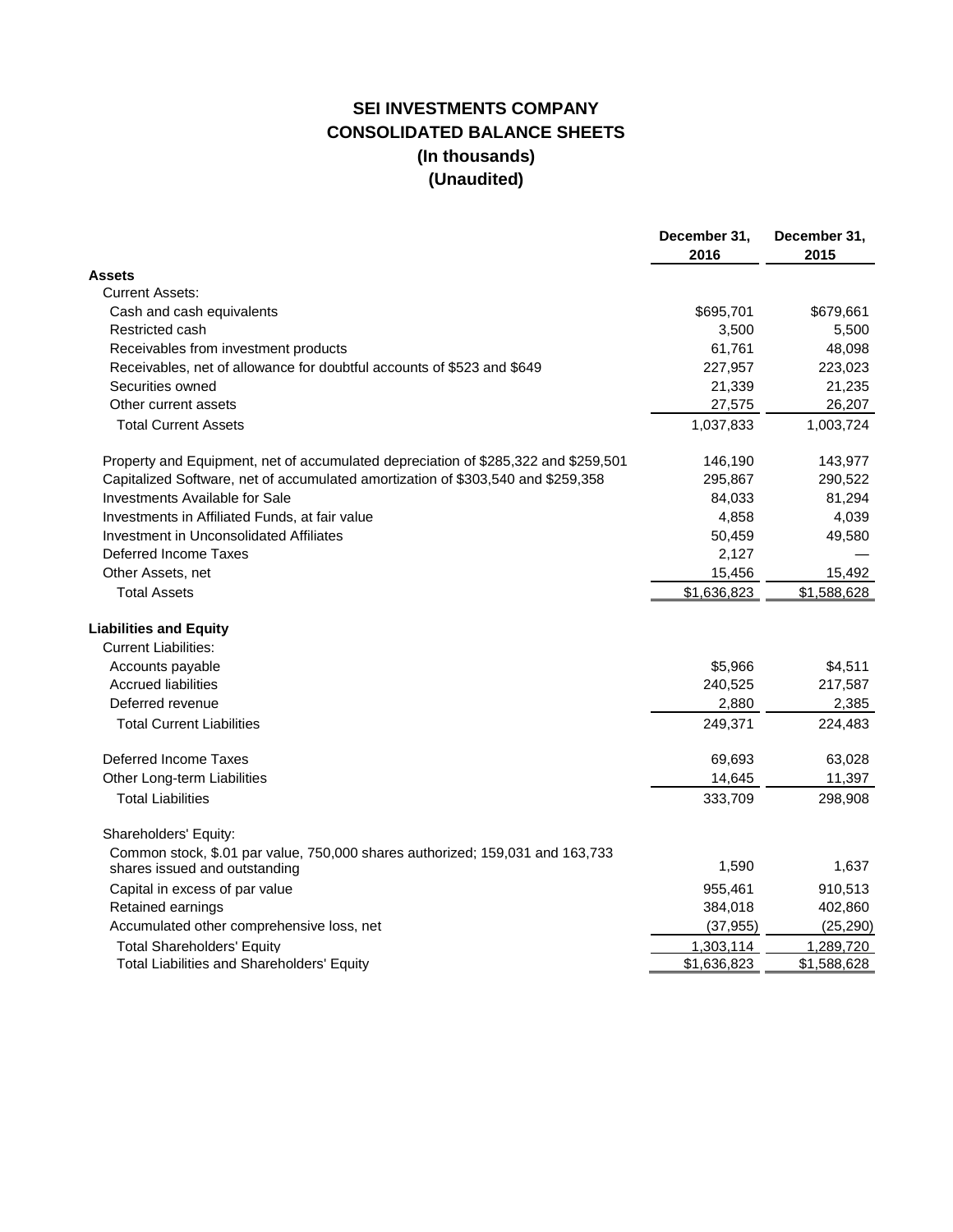#### **SEI INVESTMENTS COMPANY ENDING ASSET BALANCES (In millions) (Unaudited)**

|                                        | Dec 31,        | Mar. 31,       | Jun. 30,  | Sept. 30, | Dec 31,   |
|----------------------------------------|----------------|----------------|-----------|-----------|-----------|
|                                        | 2015           | 2016           | 2016      | 2016      | 2016      |
| Private Banks:                         |                |                |           |           |           |
| Equity and fixed-income programs       | \$18,150       | \$18,370       | \$18,328  | \$18,668  | \$17,926  |
| Collective trust fund programs         | 4              | 4              | 3         | 3         | 3         |
| Liquidity funds                        | 5,835          | 5,521          | 4,848     | 4,034     | 4,230     |
| Total assets under management          | \$23,989       | \$23,895       | \$23,179  | \$22,705  | \$22,159  |
| Client assets under administration     | 17,532         | 18,324         | 18,537    | 19,269    | 19,255    |
| <b>Total assets</b>                    | \$41,521       | \$42,219       | \$41,716  | \$41,974  | \$41,414  |
| <b>Investment Advisors:</b>            |                |                |           |           |           |
| Equity and fixed-income programs       | \$46,123       | \$47,357       | \$50,016  | \$52,594  | \$52,847  |
| Collective trust fund programs         | $\overline{7}$ | $\overline{7}$ | 5         | 5         | 5         |
| Liquidity funds                        | 4,924          | 5,051          | 3,661     | 2,539     | 2,741     |
| Total assets under management          | \$51,054       | \$52,415       | \$53,682  | \$55,138  | \$55,593  |
| Institutional Investors:               |                |                |           |           |           |
| Equity and fixed-income programs       | \$72,263       | \$73,468       | \$75,944  | \$78,701  | \$76,465  |
| Collective trust fund programs         | 96             | 97             | 88        | 90        | 93        |
| Liquidity funds                        | 2,883          | 2,390          | 2,526     | 2,612     | 2,903     |
| Total assets under management          | \$75,242       | \$75,955       | \$78,558  | \$81,403  | \$79,461  |
| <b>Investment Managers:</b>            |                |                |           |           |           |
| Equity and fixed-income programs       | \$66           | \$72           | \$73      | \$79      | \$81      |
| Collective trust fund programs         | 32,117         | 32,385         | 33,841    | 35,962    | 36,991    |
| Liquidity funds                        | 832            | 733            | 750       | 812       | 667       |
| Total assets under management          | \$33,015       | \$33,190       | \$34,664  | \$36,853  | \$37,739  |
| Client assets under administration (A) | 390,282        | 400,579        | 419,139   | 451,204   | 448,708   |
| <b>Total assets</b>                    | \$423,297      | \$433,769      | \$453,803 | \$488,057 | \$486,447 |
| <b>Investments in New Businesses:</b>  |                |                |           |           |           |
| Equity and fixed-income programs       | \$764          | \$803          | \$820     | \$850     | \$884     |
| Liquidity funds                        | 47             | 41             | 37        | 53        | 61        |
| Total assets under management          | \$811          | \$844          | \$857     | \$903     | \$945     |
| LSV Asset Management:                  |                |                |           |           |           |
| Equity and fixed-income programs       | \$78,335       | \$78,390       | \$78,352  | \$83,863  | \$87,248  |
| Total:                                 |                |                |           |           |           |
| Equity and fixed-income programs (B)   | \$215,701      | \$218,460      | \$223,533 | \$234,755 | \$235,451 |
| Collective trust fund programs         | 32,224         | 32,493         | 33,937    | 36,060    | 37,092    |
| Liquidity funds                        | 14,521         | 13,736         | 11,822    | 10,050    | 10,602    |
| Total assets under management          | \$262,446      | \$264,689      | \$269,292 | \$280,865 | \$283,145 |
| Client assets under administration (C) | 407,814        | 418,903        | 437,676   | 470,473   | 467,963   |
| <b>Total assets</b>                    | \$670,260      | \$683,592      | \$706,968 | \$751,338 | \$751,108 |

(A) Client assets under administration in the Investment Managers segment include \$48.8 billion of assets that require limited services and therefore are at fee levels below our normal full service assets (as of December 31, 2016).

(B) Equity and fixed-income programs include \$4.7 billion of assets invested in various asset allocation funds at December 31, 2016.

(C) In addition to the numbers presented, SEI also administers an additional \$9.5 billion in Funds of Funds assets (as of

December 31, 2016) on which SEI does not earn an administration fee. Client assets under administration as of December 31, 2016, do not reflect \$1.3 billion in Funds of Funds assets that were reported at December 31, 2015.